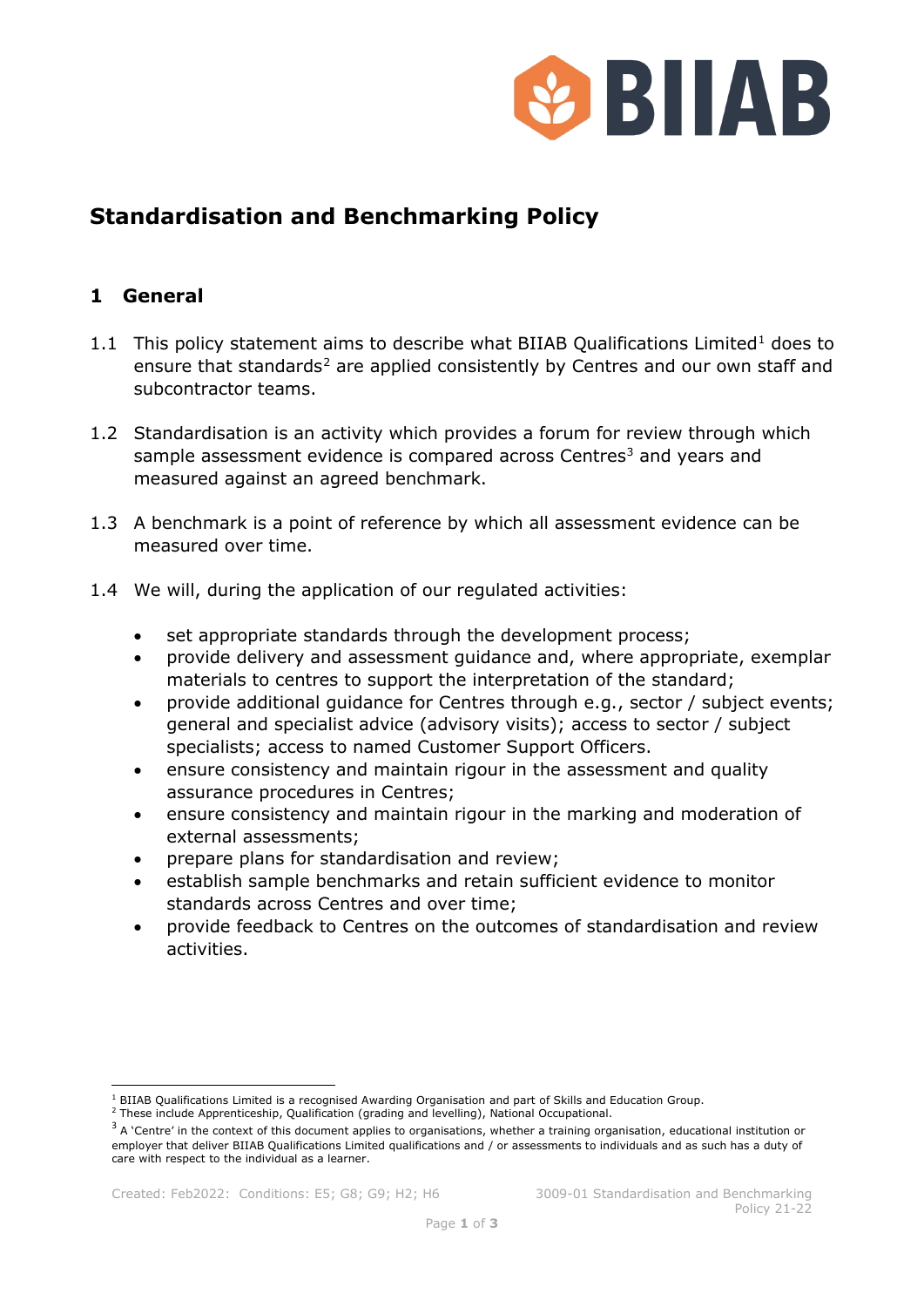

## **2 Monitoring the Standard**

- 2.1 In accordance with internal quality assurance procedures, we will:
	- induct and train sector/ subject specialists in the subcontractor roles of development specialist, external moderator, external examiner, independent end-point assessor (IEPA), quality assurance moderator / auditor;
	- provide regular CPD and support;
	- monitor standards and consistency of practice and judgement through a variety of annual quality assurance procedures.
- 2.2 In accordance with the external quality assurance process<sup>[4](#page-1-0)</sup>, we will:
	- provide specialists with procedures and guidance for the external quality assurance;
	- monitor assessment activity as fit for purpose;
	- monitor Centre assessor and quality assurance practice in maintaining the standard and consistency of assessment outcomes;
	- collect assessment evidence for standardisation activity and for measuring standards over time;
	- monitor External Quality Assurer performance.
- 2.3 In accordance with the independent / external assessment process<sup>5</sup>, we will:
	- provide specialist examiners/ assessors with detailed procedures and guidance for the writing, reviewing and marking of independent / external assessment tasks and examinations;
	- moderate a sample of marked scripts/ assessment decisions across centres and examiners / assessors;
	- periodically review externally set questions / assessments and candidate responses to inform planning, development and review;
	- monitor examiner / assessor performance.
- 2.4 In accordance with standardisation and review, we will;
	- ensure that specialist teams continue to have a common understanding of the standard of achievement required in their sector / subject area;

<sup>4</sup> Cf. External Quality Assurance Policy

<span id="page-1-1"></span><span id="page-1-0"></span><sup>5</sup> Cf. External Assessment Policy